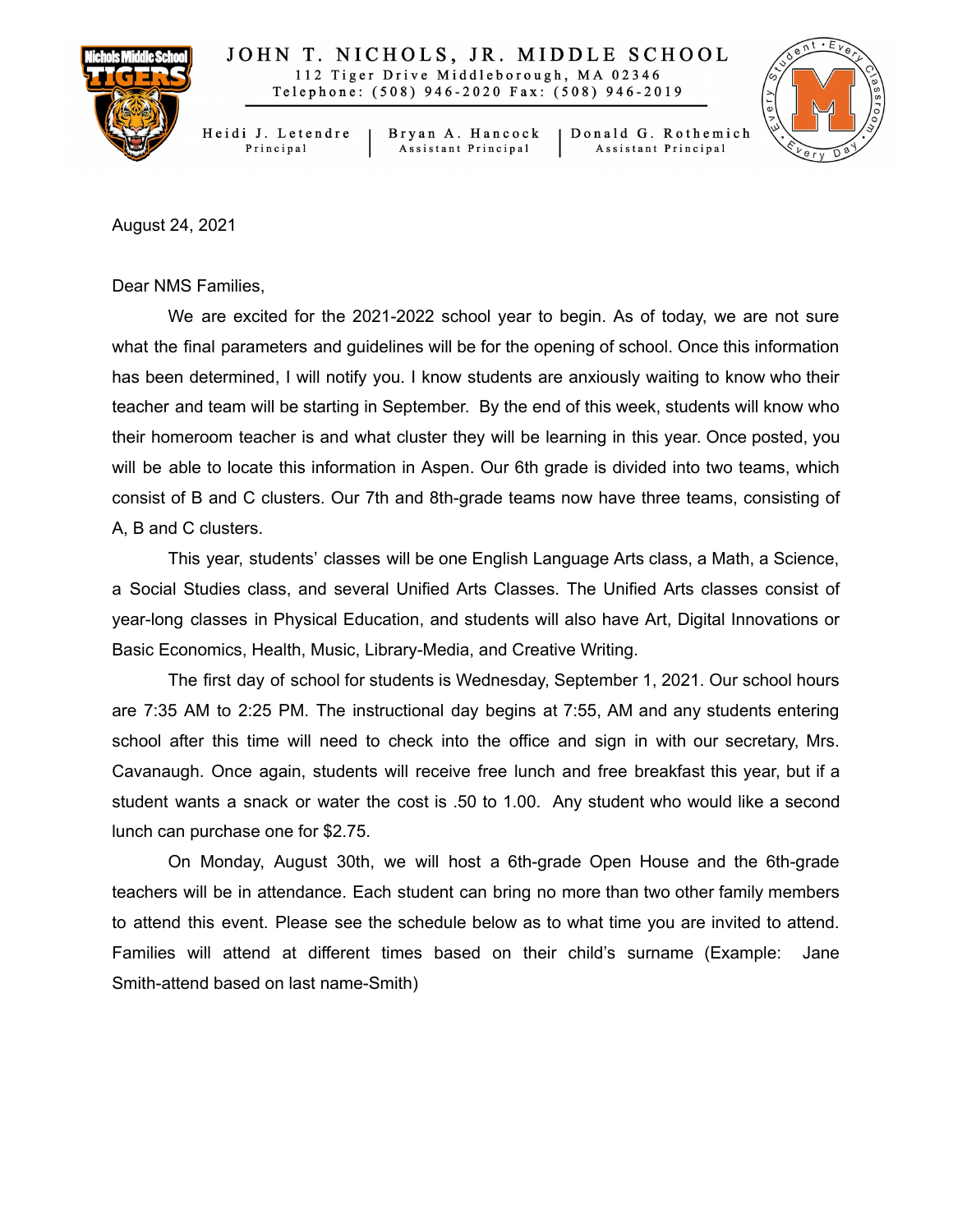

JOHN T. NICHOLS, JR. MIDDLE SCHOOL 112 Tiger Drive Middleborough, MA 02346 Telephone: (508) 946-2020 Fax: (508) 946-2019



Heidi J. Letendre Principal

Bryan A. Hancock | Donald G. Rothemich Assistant Principal Assistant Principal

## **Grade 6 and New Student Open House Schedule**

## **4:50-5:00PM Enter Gymnasium Doors to Auditorium**

Child's Last Name: **A-K**

| $5:00-5:30$        | Location: Auditorium              |                    |                        |
|--------------------|-----------------------------------|--------------------|------------------------|
| Everyone A-K       | <b>Administrator Presentation</b> |                    |                        |
| $5:30-6:15$        | 6th Grade                         | 5:30-6:30          | Cafe                   |
| <b>Surname A-E</b> | 3rd Floor                         | <b>Surname F-K</b> |                        |
|                    | Library                           |                    | 6th Grade<br>3rd Floor |
|                    | Cafeteria                         |                    | Library                |

\*Exit Main Office

## **5:50-6:00 PM Enter Gymnasium Doors to Auditorium**

Child's Last Name **L-Z**:

| 6:00-6:30 PM        | Location: Auditorium              |                    |                        |
|---------------------|-----------------------------------|--------------------|------------------------|
| <b>Everyone L-Z</b> | <b>Administrator Presentation</b> |                    |                        |
| 6:30-7:15 PM        | 6th Grade                         | 6:30-7:15 PM       | Cafe                   |
| <b>Surname L-P</b>  | 3rd Floor                         | <b>Surname Q-Z</b> |                        |
|                     | Library                           |                    | 6th Grade<br>3rd Floor |
|                     | Cafeteria                         |                    | Library                |

Also, during this event, we are **welcoming all of our new families to attend** this open house**, regardless of grade**. During this time, Nichols Middle School families will hear from our school administrative team, learn about our school and participate in a building tour.

Our 7th-grade and 8th-grade Open House is scheduled for Wednesday, September 22, 2021, from 5:30-7:30 PM.

As far as supplies, once your child is assigned to a team, the teachers on that team will let your child know what is needed. To begin the year, students need pencils, pens, highlighters, a couple of folders and notebooks. If you can purchase your child a Chromebook case, that would be helpful. The Chromebook measurements are 11.5" x 8.0." Please note that students